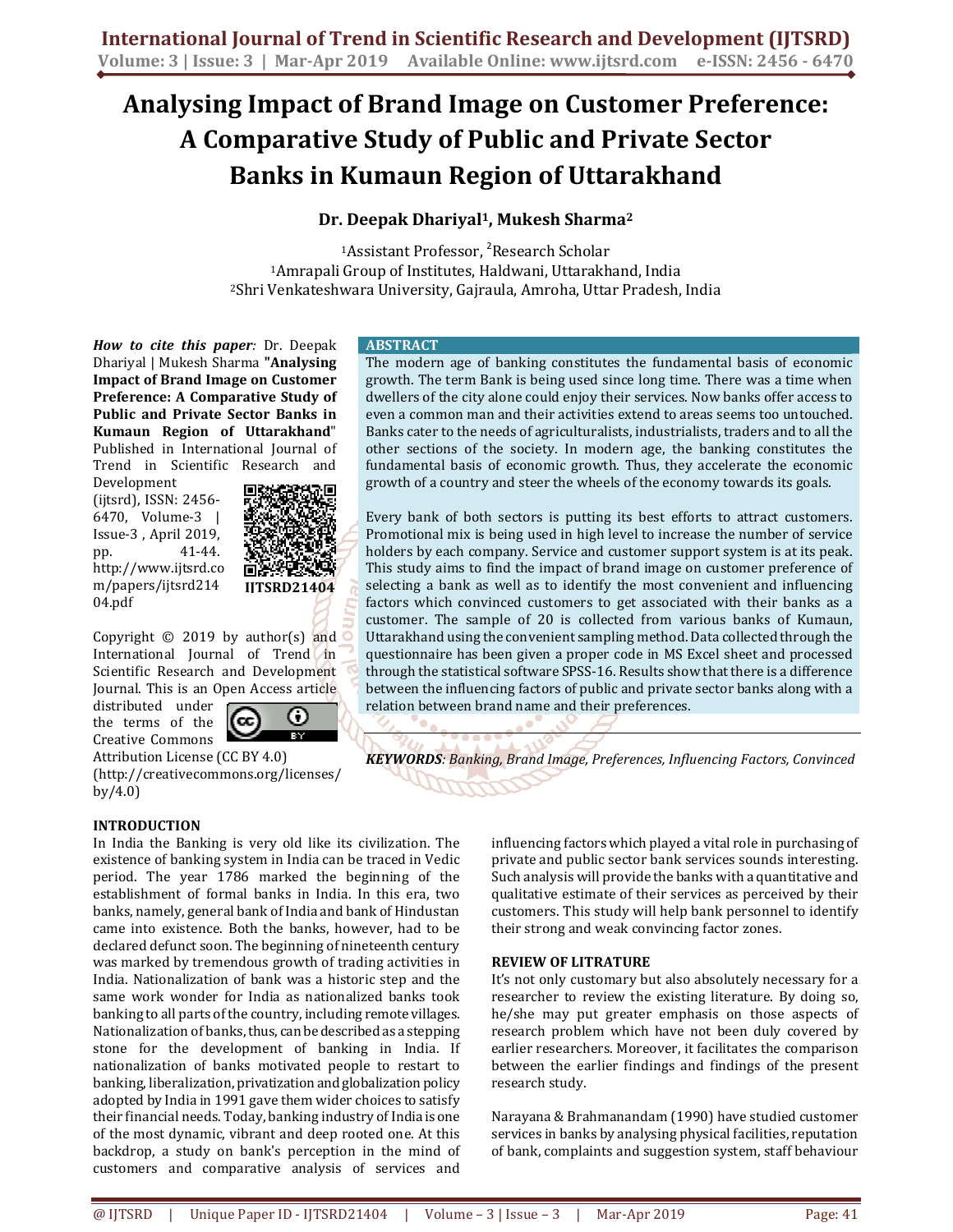#### International Journal of Trend in Scientific Research and Development (IJTSRD) @ www.ijtsrd.com eISSN: 2456-6470

besides their diverse services like account operations, cheque operations, draft and money transfer operations etc.

Mylonakis, J., P.G. Mlliaries, G.J. Siomkos (1998) have analyzed the factors which influence the choice of a bank. It has been concluded that convenience, bank's reputation or image, quality of services, range of products, interest rates and fees (prices), as well as responsiveness to consumer's needs are some important factors. Prime location and bank's ability to meet consumer's changing needs are also very relevant.

Reichheld and Sasser (1990) have examined relationship between customer retention and profitability and found out that customer retention helps in improving profitability of a concern. They suggested a "Zero Defection of Profitable Customers" approach to attain higher profitability.

Levesque Terrence, Mc Dougall, Gordon H.G. (1996), have examined the impact of service delays on customers experience and their subsequent reaction. The author has found a positive correlation in between the service delays and unpleasant customer experience. The customer's reaction to delays, however, differs. Whereas, some customers switchover the service provider, others spread negative word of mouth. A few customers, however, remained intact with the provider on account of its good track record in the past.

Huseyin Arasli (2003) has conducted a survey of 260 customers of selected banks in Turkish Republic of Northern Cyprus and examined customer's perception in respect of service quality. He has observed that better service quality is in necessary for customer satisfaction. He has found that "as service quality improves, customer satisfaction increases which in turn leads to customer loyalty and customer retention and positive words to others for the enterprise". Nalini (2006) has opined that entry of new private sector banks in the banking industry of India has lead to higher utilisation of technology, improved customer service and better products.

Duffy, Miller and Bexley (2006) conducted a study on service recovery in US retail banking to examine the link between satisfaction and various recovery strategies. It has been found in the study that the degree of customer satisfaction is strongly influenced by the type of recovery strategies used by the bank.

Jaiswal K.S and Neetu Singh (2007) have elaborated that customer retention and customer share are the two very important aspects for a concern apart from attracting new customers. Customer share is the ratio of a customer's purchase of a category of products or services from supplier X to the customer's total purchase of products or services of that category from all suppliers. This, thus, discard dead or nearly dead accounts from customer retained category. The authors have also elaborated upon demographics, value, attitude, belief, knowledge, needs and motivation as a base for designing CRM and successful marketing.

#### **OBJECTIVES**

- I. To identify the most influencing factor in selection of bank sector.
- II. To analyze the difference between influencing factors of public and private sector bank.

III. To examine the relationship between brand image and customer preference.

### **HYPOTHESES**

To attain the set objective of the study the following null hypothesis has been formed and tested:

- **H01***: "There is no significant difference between the influencing factors of both sectors".*
- **H02***: "There is no relationship between the brand image and customer preference".*

#### **METHODOLOGY**

This study aims at assessing the customer satisfaction of the public and private banks operating in Haldwani city. Under Public sector banks State Bank of India, Punjab National Bank, Union Bank of India and Central bank of India were selected. ICICI, HDFC and Axis Bank, IDBI were selected among Private Sector Banks. A questionnaire has been developed that consists two sections- section A contains personal dossier of 20 respondent customers from both sector banks whereas; section B contains the statements. Response, for this section, has been taken in five point likert scale ranking from 1 for strongly disagree to 5 for strongly agree.

#### **DATA COLLECTION AND STATISTICAL TOOLS**

The samples are collected using the convenient sampling method. Data collected through the questionnaire has been given a proper code in MS Excel sheet and processed through the statistical software SPSS-16.

#### **DATA ANALYSIS, RESULT AND DISCUSSION**

This section of the study deals with data analysis, interpretation of results and discussion in following lines:

## **MOST EFFECTIVE INFLUENCING FACTOR OF BOTH PUBLIC AND PRIVATE SECTOR BANKS**

Table below indicates the responses of the customers as per the question no. 08 attached questionnaire as the most influencing factor of the public and Private Sector Bank. Basically response has been given on the basis of influencing factor which convinced the customer to purchase its product / service. Because of its convincing nature respondents has ranked it as the most effective tool. Ranking consists 1 -6 ranks. Rank 1 shows the top most ranking. Respondents are the customers of public and private sector Banks and a set of customer have purchased both sector banking products. As per their ranking results are given below:

| S.  | <b>Statement</b>                     | <b>Public</b> | <b>Private</b> |              |             |
|-----|--------------------------------------|---------------|----------------|--------------|-------------|
| No. |                                      | <b>Score</b>  | <b>Rank</b>    | <b>Score</b> | <b>Rank</b> |
| 1   | <b>Quick and</b><br>fast<br>services | 178           | 4              | 214          | 1           |
| 2   | Location                             | 177           | 5              | 202          | 2           |
| 3   | Friendly<br>Behaviour                | 140           | 6              | 194          | 3           |
| 4   | Reliability                          | 196           | 2              | 189          | 6           |
| 5   | <b>Brand</b><br>Image                | 201           | 1              | 190          | 4           |
| 6   | Interest<br>Rate                     | 193           | 3              | 193          | 5           |

**Table 01: Most Influencing Factor to Purchase**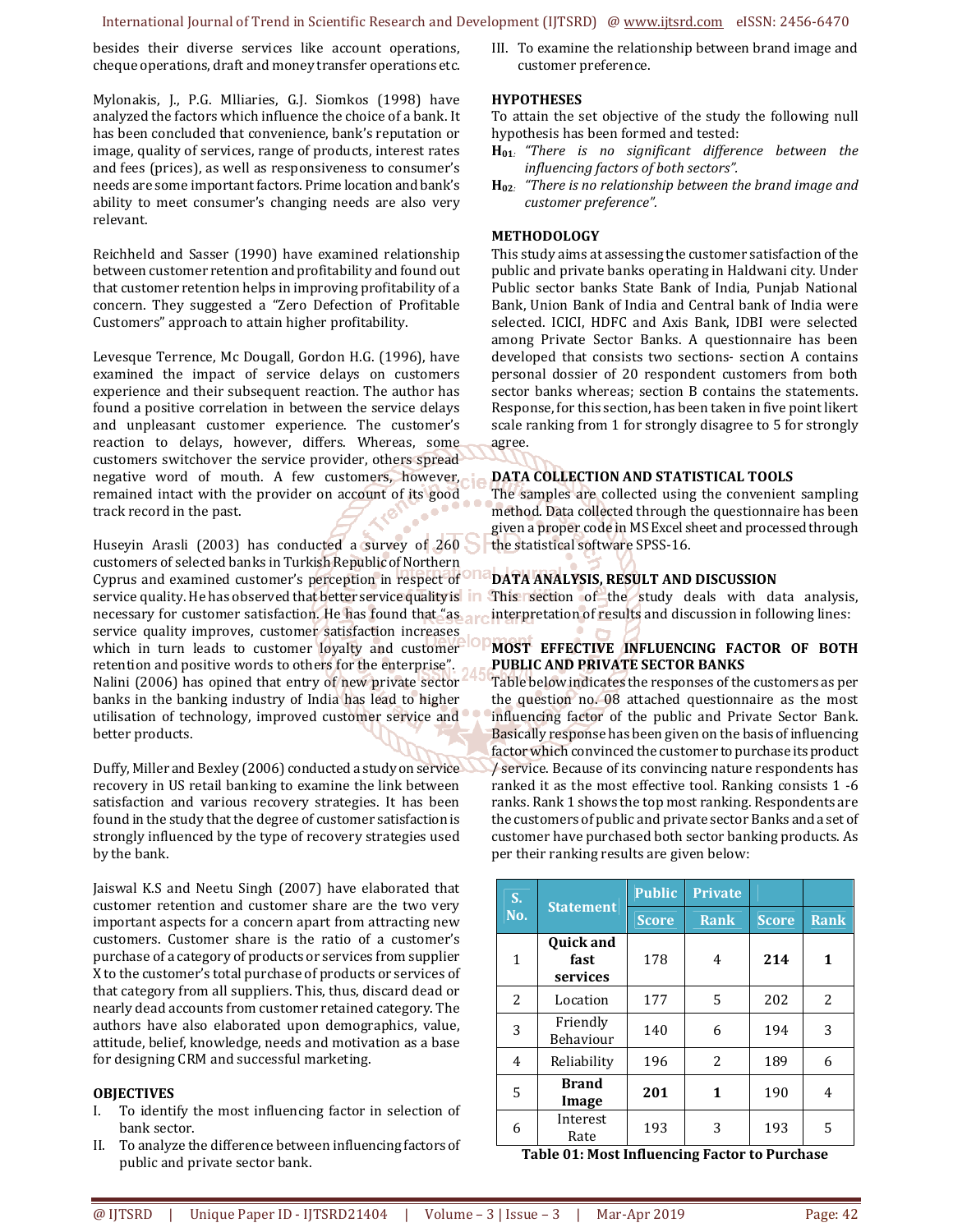International Journal of Trend in Scientific Research and Development (IJTSRD) @ www.ijtsrd.com eISSN: 2456-6470

**INTERPRETATION:** Table no. 01 is the result of question no 8 (attached in questionnaire) Responses given by respondents have been added to get appropriate results. Results show that **Brand Image** of the public sector banks is the topmost influencing factor followed by **Reliability**. While **quick and fast service** is the most convincing factor of private sector banks followed by **location** of the bank.

## **DIFFERENCE BETWEEN INFLUENCING FACTORS OF PUBLIC AND PRIVATE SECTOR BANKS**

A question regarding influencing factors which convinced respondent to purchase has been asked (attached in

Results are, in this regard, are given below in table:

questionnaire). Response has been given on the basis of most convincing factor which convinced the customer to purchase its product / service. Because of its convincing nature respondents has ranked it as the most effective tool. Ranking consists 1 -6 ranks. Applied to compare mean scores and an alpha level was set at 0.05 (at 5% significance level) and following null hypothesis has been tested:

*H01:"There is no significant difference between the influencing factors of both sectors"*.

|         |                                                              | <b>T-TEST FOR EOUALITY OF MEANS</b> |        |                        |                                  |                                        |                                              |              |
|---------|--------------------------------------------------------------|-------------------------------------|--------|------------------------|----------------------------------|----------------------------------------|----------------------------------------------|--------------|
|         |                                                              |                                     | df     | Sig. $(2 -$<br>tailed) | <b>Mean</b><br><b>Difference</b> | <b>Std. Error</b><br><b>Difference</b> | 95% Confidence Interval<br>of the Difference |              |
|         |                                                              |                                     |        |                        |                                  |                                        | Lower                                        | <b>Upper</b> |
| Factors | Equal variances<br>assumed<br>Equal variances<br>not assumed | $-3.559$                            | 48     | .001                   | $-3.88000$                       | 1.09014                                | $-6.07187$                                   | $-1.68813$   |
|         |                                                              | $-3.559$                            | 47.020 | .001                   | $-3.88000$                       | 1.09014                                | $-6.07305$                                   | $-1.68695$   |

**Table 02: Comparison of Mean score for Influencing Factors** 

**INTERPRETATION:** Results shows that df value and corresponding t value for the comparison is 48 and 3.559 respectively. This rejects to our null hypothesis for this statement. Mean square value for between groups and within groups is .001 and .001 respectively. Result shows that there is a difference between influencing factors of both sector banks.

# **RELATIONSHIP BETWEEN BRAND IMAGE AND CUSTOMER PREFERENCE**

Question regarding brand image and its relation with customer preference has been asked (question 2 and 7 attached in questionnaire). Chi square test has been applied and an alpha level was set at 0.05 (at 5% significance level) and following null hypothesis has been tested:

| of Trend in Scientific • 및 |  |  |  |
|----------------------------|--|--|--|
|                            |  |  |  |
|                            |  |  |  |

*H*<sub>02:</sub> "There is no relationship between the brand image and customer preference".  $\Omega$ 

|                              | <b>Value</b>        | df | Asymp. Sig. (2-sided) |  |  |  |  |
|------------------------------|---------------------|----|-----------------------|--|--|--|--|
| Pearson Chi-Square           | 28.753 <sup>a</sup> | 16 | .026                  |  |  |  |  |
| Likelihood Ratio             | 26.980              | 16 | .042                  |  |  |  |  |
| Linear-by-Linear Association | 1.182               |    | .277                  |  |  |  |  |
| N of Valid Cases             | 20                  |    |                       |  |  |  |  |

**Table 03: Relationship between Brand Image and Customer Preference** 

**INTERPRETATION:** Results shows that P = .026. This rejects to our null hypothesis for this statement. As per the results there is a relationship between brand image of the banks and customer preferences.

## **CONCLUSION**

Customers now days are not only exposed of what type of service is being provided by banks in Haldwani or in India but in the world as a whole. They expect much more than what is actually being provided. So the new coming banking sector has to provide and cater to all the needs of the customers otherwise it's difficult to survive in the competition coming up. Banks need to have a better outlook towards to actually what customers are requiring. Entries of the private sector banks have made the competition tougher. In highly competitive banking markets, early adopters are profiting from increased efficiencies.

## **REFERENCES**

[1] Dr. (Mrs) Anita -A comparative study of public and private sector banks of India in regards to customer satisfaction-.international journal of reviews, surveys and research (volume 3 issue 2 may 2014)

- [2] Dr.T. Vijayaragavan Modern banking services- A key tool for banking sector, international journal of commerce, business and management. (Volume 3 no.4 august 2014)
- [3] G.S Suresh Chandar- Customer perceptions of service quality in the banking sector of a developing economy: a critical analysis. International journal of bank marketing (2005)
- [4] M.E Doddaraju-A study on customer satisfaction towards public and private sector banking services (with special reference to Ananthapur district of Andhra Pradesh).- global journal of management and business studies, volume 3, number 3 (2013)
- [5] Rashed Al karim -Customer satisfaction on service quality in private commercial banking sector in Bangladesh-.British journal of marketing studied (volume 2, June 2014)